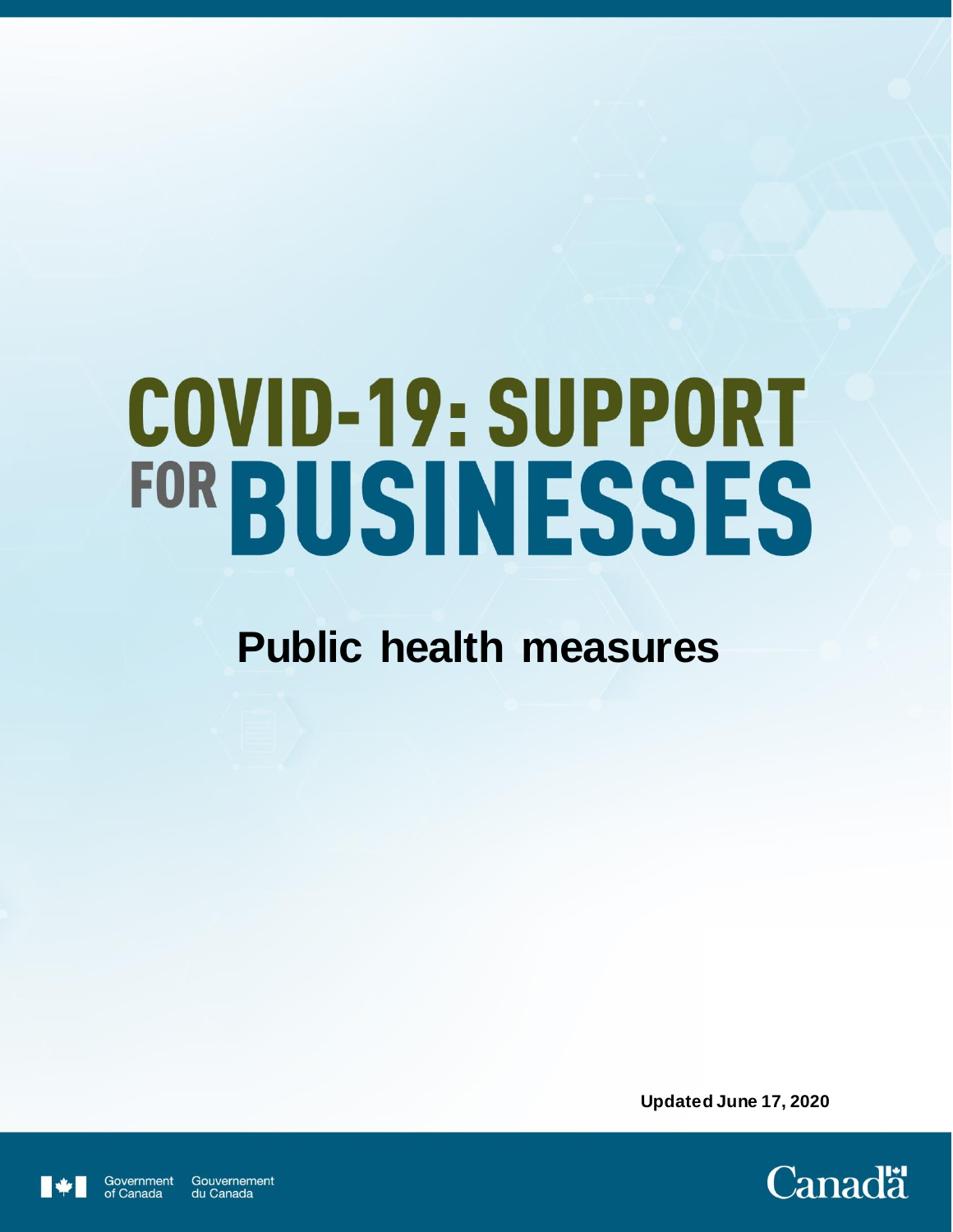# **CONSIDERATIONS**

Some businesses are adapting to remain open in the current environment. Others are starting to plan for re-opening once it is safe to do so. All workplaces will need to adapt to a "new normal" by putting public health measures in place. These could include enforcing physical distancing, using masks or face coverings, cleaning frequently used surfaces, and other measures.

# **GUIDANCE AND ADVICE**

#### **Risk mitigation tool for workplaces/businesses operating during the COVID-19 pandemic**

Viruses that cause respiratory illnesses such as COVID-19 can be spread in the workplace. Workplaces/businesses need to consider risks to employees, customers and clients during the COVID-19 pandemic, and implement appropriate measures to mitigate potential risks. The Public Health Agency of Canada has published guidelines to help businesses and workplaces make informed decisions on actions they can take.

[https://www.canada.ca/en/public-health/services/diseases/2019-novel-coronavirus](https://www.canada.ca/en/public-health/services/diseases/2019-novel-coronavirus-infection/guidance-documents/risk-informed-decision-making-workplaces-businesses-covid-19-pandemic.html)[infection/guidance-documents/risk-informed-decision-making-workplaces-businesses-covid-19](https://www.canada.ca/en/public-health/services/diseases/2019-novel-coronavirus-infection/guidance-documents/risk-informed-decision-making-workplaces-businesses-covid-19-pandemic.html) [pandemic.html](https://www.canada.ca/en/public-health/services/diseases/2019-novel-coronavirus-infection/guidance-documents/risk-informed-decision-making-workplaces-businesses-covid-19-pandemic.html)

#### **Guidance for workplaces and businesses operating during COVID-19**

Avoid risks to employees, customers and clients during the COVID-19 pandemic. This is not applicable to workplaces where health care is provided. First responders and health care workers should follow the occupational health and safety and infection prevention and control practices within their workplace.

[https://www.canada.ca/en/public-health/services/diseases/2019-novel-coronavirus](https://www.canada.ca/en/public-health/services/diseases/2019-novel-coronavirus-infection/prevention-risks/measures-reduce-community/guidance-workplaces-covid-19.html)[infection/prevention-risks/measures-reduce-community/guidance-workplaces-covid-19.html](https://www.canada.ca/en/public-health/services/diseases/2019-novel-coronavirus-infection/prevention-risks/measures-reduce-community/guidance-workplaces-covid-19.html)

#### **Advice for essential retailers during COVID-19 epidemic**

Essential retailers are providing critical services in their communities by ensuring safe and reliable access to food, supplies and other provisions. During the COVID-19 pandemic, it is important for these retailers to implement appropriate public health measures and to adjust their operations to prevent and reduce the spread of COVID-19 among their workers and customers.

[https://www.canada.ca/en/public-health/services/diseases/2019-novel-coronavirus](https://www.canada.ca/en/public-health/services/diseases/2019-novel-coronavirus-infection/guidance-documents/advice-essential-retailers.html)[infection/guidance-documents/advice-essential-retailers.html](https://www.canada.ca/en/public-health/services/diseases/2019-novel-coronavirus-infection/guidance-documents/advice-essential-retailers.html)

#### **Prevention and risks – Hygiene, cleaning, wearing non-medical masks and cloth face coverings**

The prevention and risks page provides key information and advice on personal hygiene practices, the cleaning of surfaces and the use of non-medical masks or face coverings.

[https://www.canada.ca/en/public-health/services/diseases/2019-novel-coronavirus](https://www.canada.ca/en/public-health/services/diseases/2019-novel-coronavirus-infection/prevention-risks.html#hygiene)[infection/prevention-risks.html#hygiene](https://www.canada.ca/en/public-health/services/diseases/2019-novel-coronavirus-infection/prevention-risks.html#hygiene)



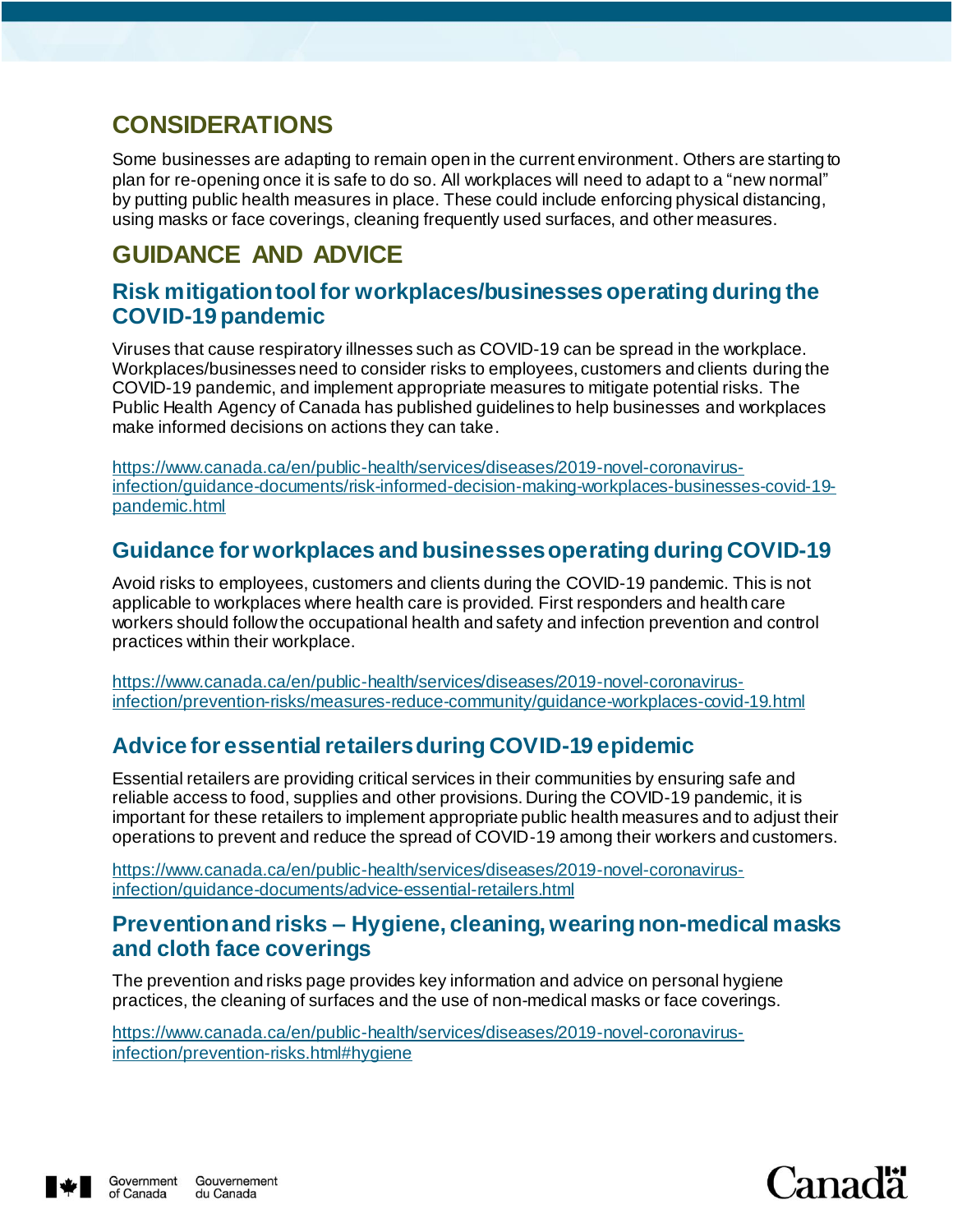#### **Travel**

If employees are required to travel, they should review travel health notices and take appropriate precautions.

<https://travel.gc.ca/travelling/health-safety/travel-health-notices/221>

# **AWARENESS RESOURCES**

#### **Preventing COVID-19 in the workplace: Employers, employees, and essential service workers**

Fact sheet: [https://www.canada.ca/en/public-health/services/publications/diseases](https://www.canada.ca/en/public-health/services/publications/diseases-conditions/preventing-covid-19-workplace-employers-employees-essential-service-workers.html)[conditions/preventing-covid-19-workplace-employers-employees-essential](https://www.canada.ca/en/public-health/services/publications/diseases-conditions/preventing-covid-19-workplace-employers-employees-essential-service-workers.html)[service-workers.html](https://www.canada.ca/en/public-health/services/publications/diseases-conditions/preventing-covid-19-workplace-employers-employees-essential-service-workers.html)

#### **Cleaning and disinfecting public spaces (COVID-19)**

Fact sheet: [https://www.canada.ca/en/public-health/services/publications/diseases](https://www.canada.ca/en/public-health/services/publications/diseases-conditions/cleaning-disinfecting-public-spaces.html)[conditions/cleaning-disinfecting-public-spaces.html](https://www.canada.ca/en/public-health/services/publications/diseases-conditions/cleaning-disinfecting-public-spaces.html)

#### **Handwashing**

| Infographic: | https://www.canada.ca/en/public-health/services/publications/diseases-<br>conditions/reduce-spread-covid-19-wash-your-hands.html |
|--------------|----------------------------------------------------------------------------------------------------------------------------------|
| Video:       | https://www.canada.ca/en/public-health/services/video/reduce-spread-covid-19-<br>wash-hands.html                                 |
| Video:       | https://www.canada.ca/en/public-health/services/video/covid-19-hand-<br>washing.html                                             |

#### **Physical distancing**

| Fact sheet:  | https://www.canada.ca/en/public-health/services/publications/diseases-   |
|--------------|--------------------------------------------------------------------------|
|              | conditions/social-distancing.html                                        |
| Infographic: | https://www.canada.ca/en/public-health/services/publications/diseases-   |
|              | conditions/physical-distancing.html                                      |
| Video:       | https://www.canada.ca/en/public-health/services/video/covid-19-physical- |
|              | distancing.html                                                          |

#### **Non-medical masks and cloth face coverings**

[https://www.canada.ca/en/public-health/services/diseases/2019-novel-coronavirus](https://www.canada.ca/en/public-health/services/diseases/2019-novel-coronavirus-infection/prevention-risks/instructions-sew-no-sew-cloth-face-covering.html)[infection/prevention-risks/instructions-sew-no-sew-cloth-face-covering.html](https://www.canada.ca/en/public-health/services/diseases/2019-novel-coronavirus-infection/prevention-risks/instructions-sew-no-sew-cloth-face-covering.html)

### **Help reduce the spread of COVID-19**

Infographic: [https://www.canada.ca/en/public-health/services/publications/diseases](https://www.canada.ca/en/public-health/services/publications/diseases-conditions/help-reduce-spread-covid-19.html)[conditions/help-reduce-spread-covid-19.html](https://www.canada.ca/en/public-health/services/publications/diseases-conditions/help-reduce-spread-covid-19.html)